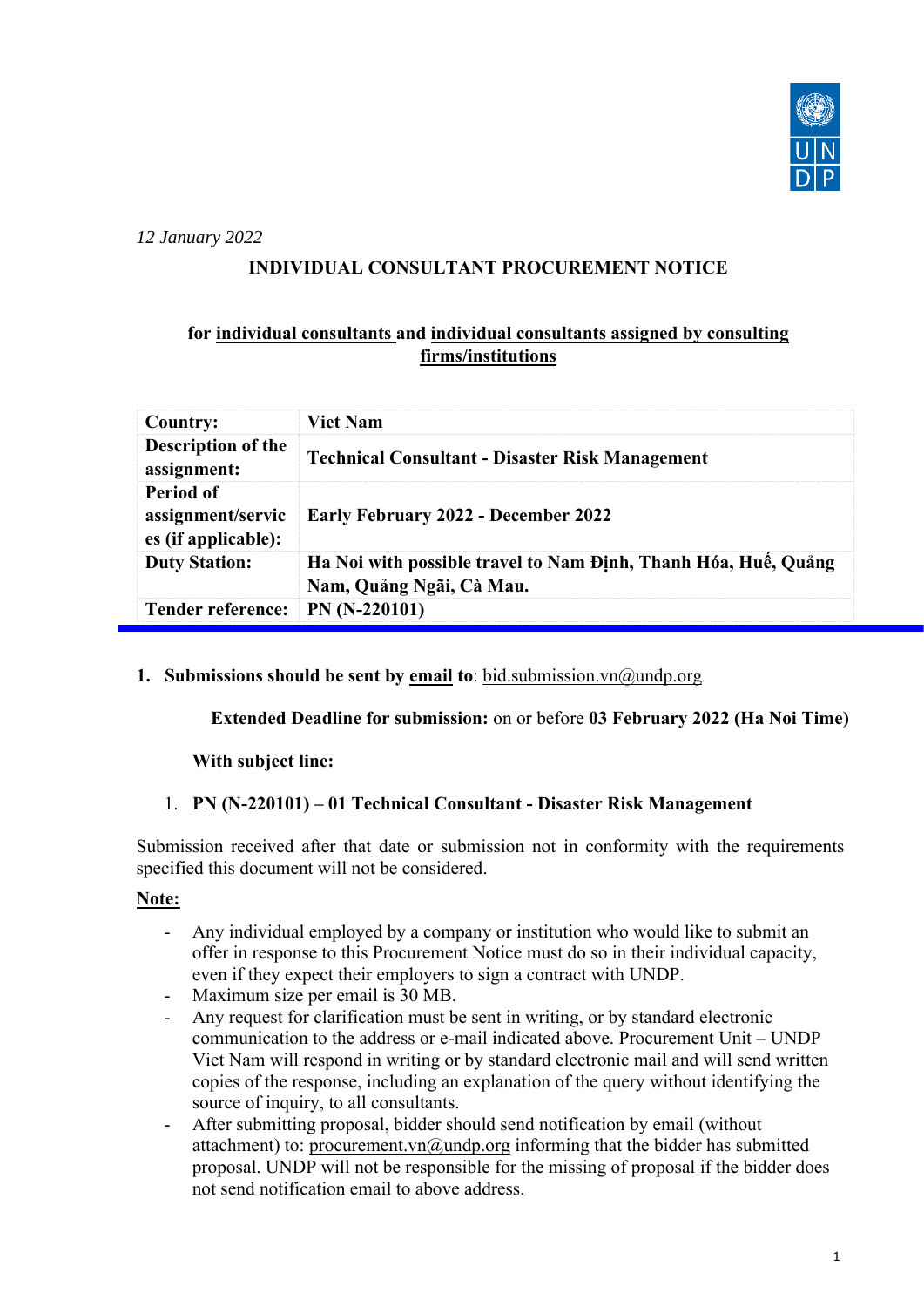- Female consultants are encouraged to bid for this required service. Preference will be given to equally technically qualified female consultants.

## **2. Please find attached the relevant documents:**

- Term of References…………………........................................................................ (Annex I)
- [Individual Contract](http://www.undp.org/content/dam/vietnam/docs/Legalframework/31612_Individual_contract.pdf) & [General Conditions…](http://www.undp.org/content/dam/vietnam/docs/Legalframework/31613_General_Conditions_-_IC.pdf)………………………………............ (Annex II)
- [Reimbursable Loan Agreement](http://www.vn.undp.org/content/dam/vietnam/docs/Legalframework/Reimbursable%20Loan%20Agreement%20formated.pdf) (for a consultant assigned by a firm)…………...… (Annex III)
- Letter to UNDP Confirming Interest and Availability ……………………………………………………………………… (Annex IV)
- [Financial Proposal .](#page-16-0).…………………………………………………………….…. (Annex V)

#### 3. **Interested individual consultants must submit the following documents/information (in English, PDF Format)** to demonstrate their qualifications:

#### **a. Technical component:**

- Signed Curriculum vitae
- Signed Letter to UNDP Confirming Interest and Availability
- Two sample report on related subject in English to be submitted for evaluation
- Reference contacts of past 3 clients for whom you have rendered preferably the similar service (including name, title, email, telephone number, address…)

#### b. **Financial proposal (with your signature):**

- The financial proposal shall specify a total lump sum amount in **VND for National Consultant** including consultancy fees and all associated costs i.e. consultancy fee, meal, accommodation, PIT, insurance etc. – see format of financial offer in Annex V.
- Please note that the cost of preparing a proposal and of negotiating a contract, including any related travel, is not reimbursable as a direct cost of the assignment.
- If quoted in other currency, prices shall be converted to the above currency at UN Exchange Rate at the submission deadline.

#### **4. Evaluation**

The technical component will be evaluated using the following criteria:

| No.            | Requirement                                                                                                                                                                                                                           | <b>Points</b> |
|----------------|---------------------------------------------------------------------------------------------------------------------------------------------------------------------------------------------------------------------------------------|---------------|
| 1              | Master's degree in the field of economics, environment, climate<br>change, disaster prevention and control;                                                                                                                           | 100           |
| $\overline{2}$ | At least 10 years of experience in the field of natural disaster<br>prevention and control and responses to climate change, especially<br>experience in raising public awareness and community-based disaster<br>risk management;     | 250           |
| 3              | Experience in leading or participating in projects focusing on climate<br>change, disaster risk management; projects related to integration of<br>disaster and climate risk into socio-economic development plans at<br>local levels; | 150           |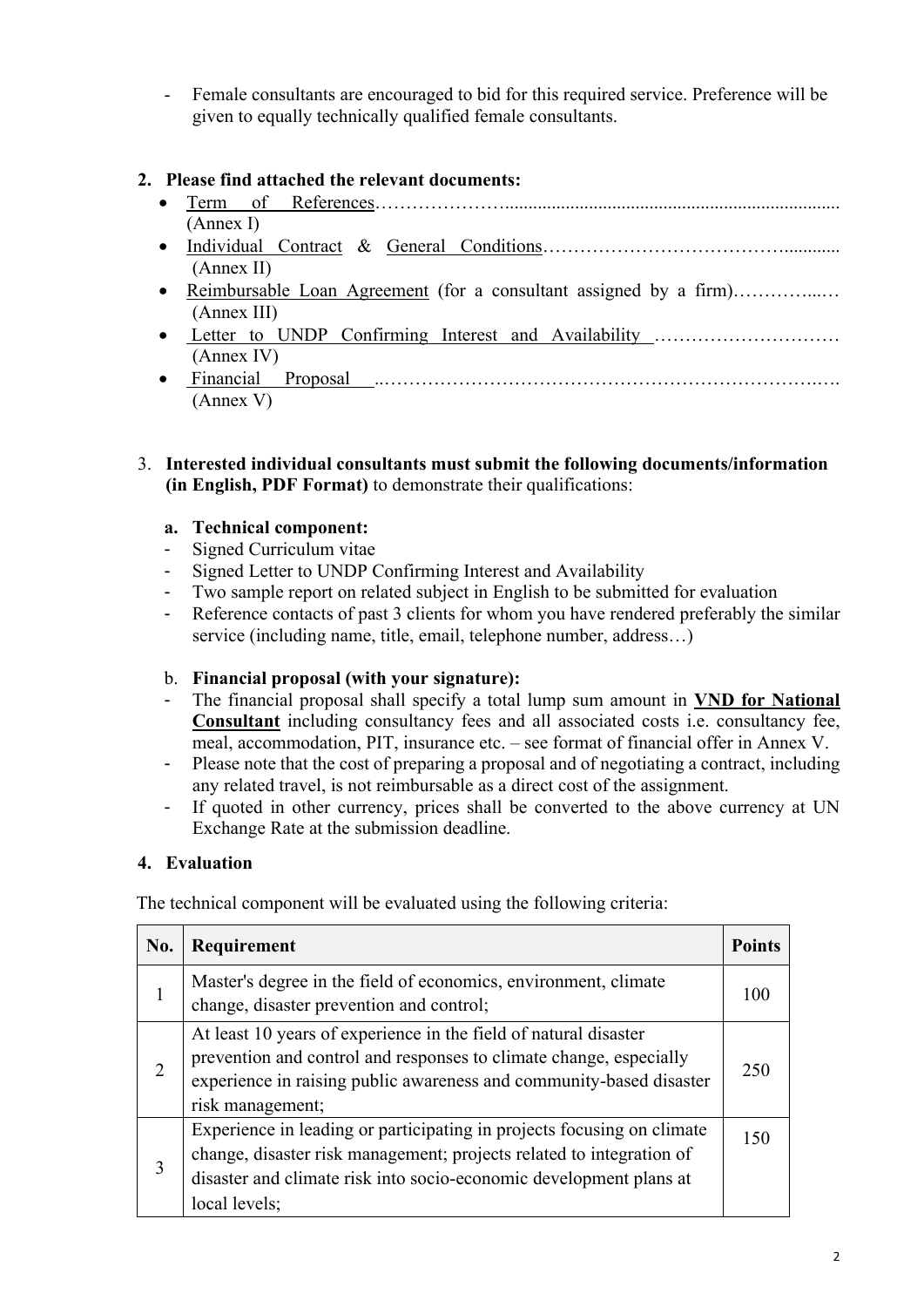| 4 | Experience with international organizations and UN organizations is<br>an asset;                                            | 100   |
|---|-----------------------------------------------------------------------------------------------------------------------------|-------|
| 5 | Experience in developing multi-partner work plans;                                                                          | 100   |
| 6 | Experience in working and communicating with senior officials from<br>international, regional and government organizations; | 100   |
| 7 | Experience working as a Team Leader is important;                                                                           | 100   |
| 8 | Fluency in written English and Vietnamese (to be assessed based on<br>sample reports to be provided)                        | 100   |
|   | Tota                                                                                                                        | 1,000 |

(An additional interview either directly or via telephone/Skype will be applied if necessary) A two-stage procedure is utilized in evaluating the submissions, with evaluation of the technical components being completed prior to any price proposals being opened and compared.

The price proposal will be opened only for submissions that passed the minimum technical score of 70% of the obtainable score of 1000 points in the evaluation of the technical component. The technical component is evaluated on the basis of its responsiveness to the Term of Reference (TOR). Maximum 1000 points will be given to the lowest offer and the other financial proposals will receive the points inversely proportional to their financial offers. i.e.  $Sf = 1000 \text{ x Fm / F}$ , in which Sf is the financial score, Fm is the lowest price and F the price of the submission under consideration.

The weight of technical points is 70% and financial points is 30%.

*Submission obtaining the highest weighted points (technical points + financial points) will be selected subject to positive reference checks on the consultant's past performance.* 

## **5. Contract**

"Lump-sum" Individual Contract will be applied for freelance consultant (Annex II)

"Lump-sum" RLA will be applied for consultant assigned by firm/institution/organization (Annex III)

Documents required before contract signing:

- International consultant whose work involves travel is required to complete the courses on BSAFE which is the new online security awareness training and submit certificate to UNDP before contract issuance.
- Note: In order to access the courses, please go to the following link: [https://training.dss.un.org](https://training.dss.un.org/)

The training course takes around 3-4 hours to complete.

- Full medical examination and Statement of Fitness to work for consultants from and above 65 years of age and involve travel. (This is not a requirement for RLA contracts).
- Release letter in case the selected consultant is government official.
- **1. Payment**

UNDP shall effect payments to the consultant (by bank transfer to the consultant's bank account provided in the vendor form upon acceptance by UNDP of the deliverables specified the TOR.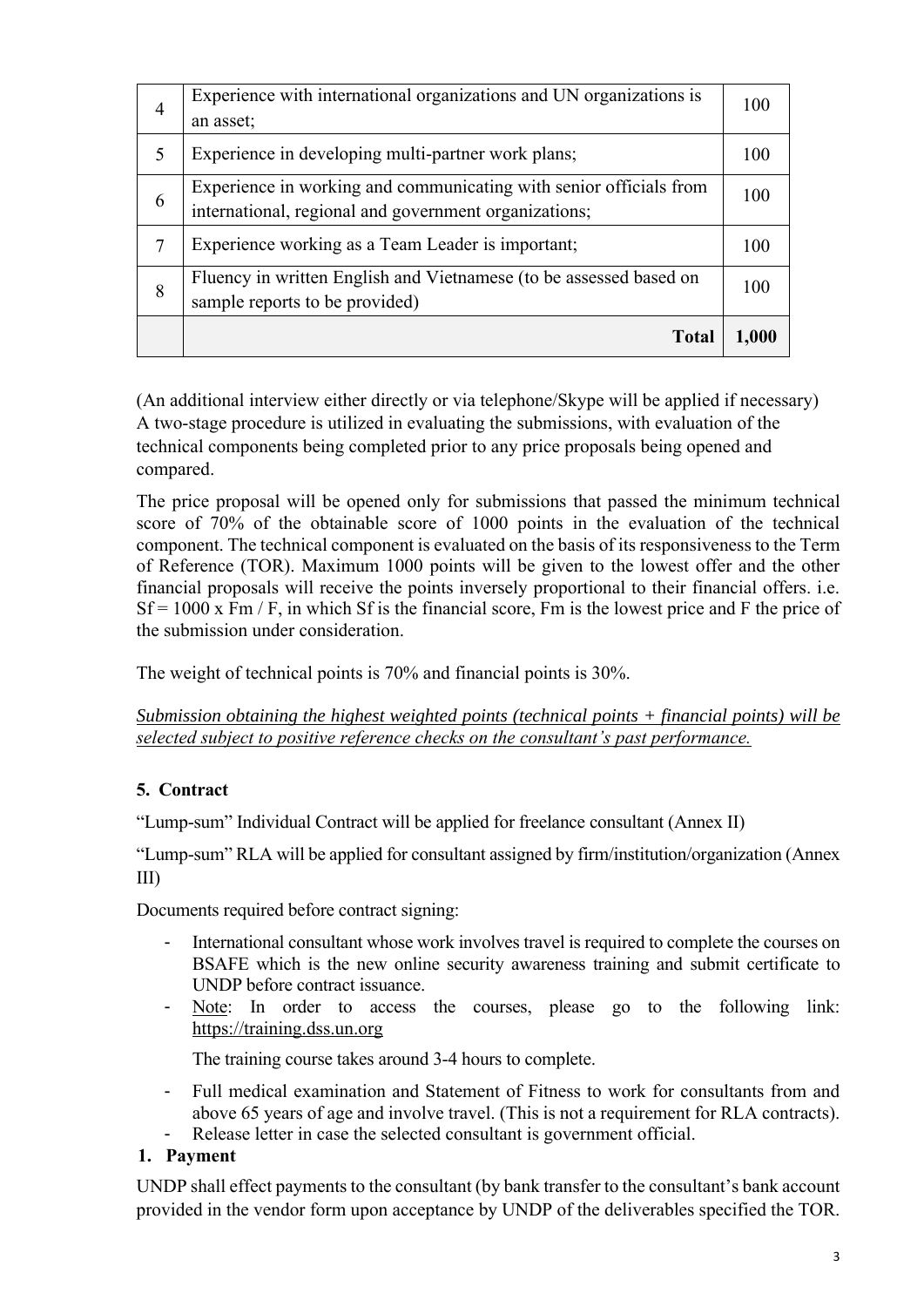Payments are based upon outputs, i.e. upon delivery of the products specified in the TOR.

If two currencies exist, UNDP exchange rate will be applied at the day UNDP instructs the bank to effect the payment.

## **2. Your proposals are received on the basis that you fully understand and accept these terms and conditions.**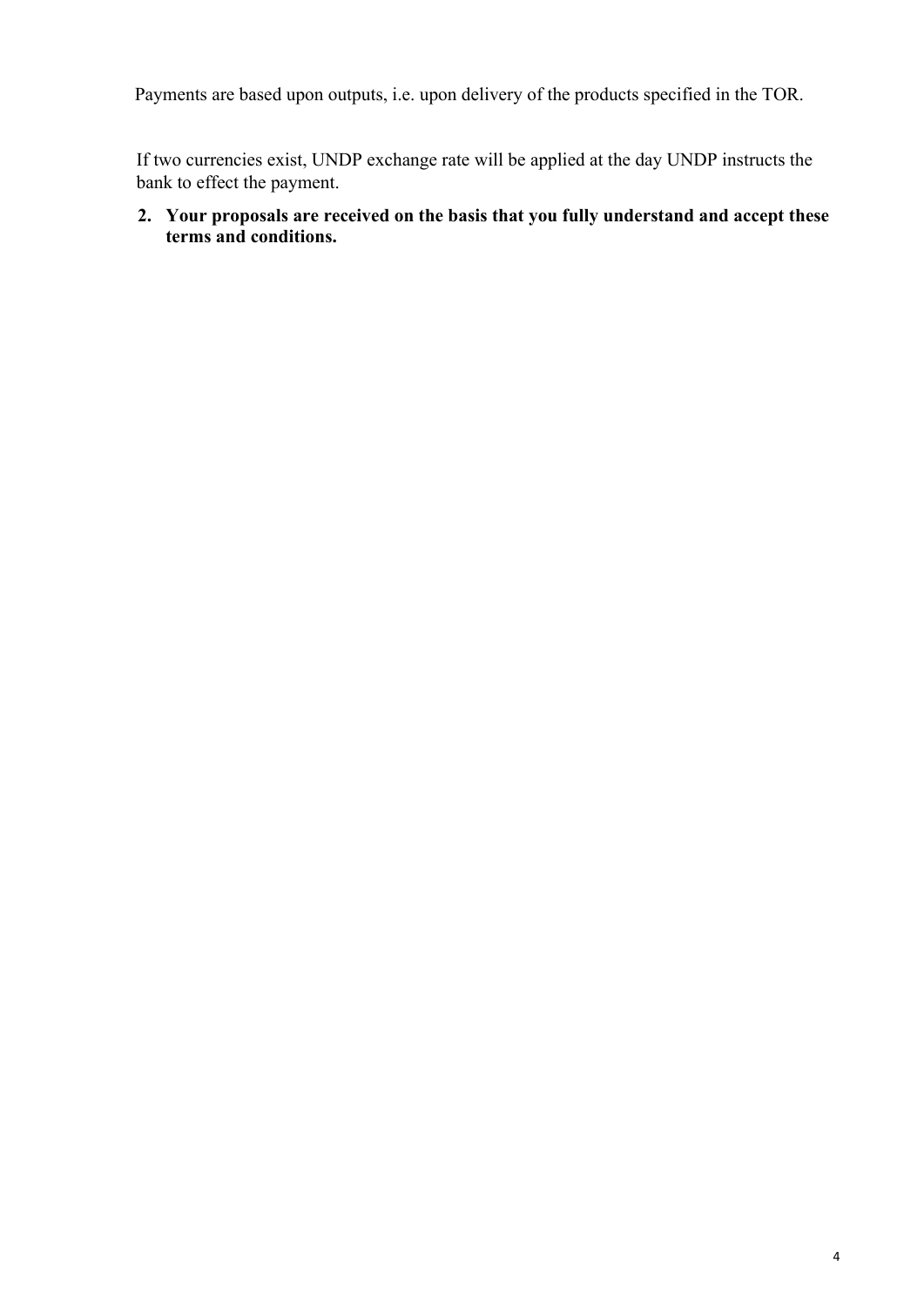







## **TERMS OF REFERENCE**

National Individual Consultant

| Name of<br>service:               | <b>Technical Consultant - Disaster Risk Management</b>                                                        |  |  |
|-----------------------------------|---------------------------------------------------------------------------------------------------------------|--|--|
| Project:                          | "Improving the resilience of vulnerable coastal communities to climate<br>change related impacts in Viet Nam" |  |  |
| <b>Reporting to:</b>              | UNDP Senior Technical Advisor on DRR - CCA                                                                    |  |  |
| <b>Duty Station:</b>              | <b>Travel</b><br>Yes<br>Ha Noi, Viet Nam<br><b>Required:</b>                                                  |  |  |
| <b>Duration of</b><br>Assignment: | 201 working days covering the period of January to 31 December 2022                                           |  |  |
| <b>Start Date:</b>                | 2/15/2022<br>12/30/2022<br><b>End Date:</b>                                                                   |  |  |

## **I. BACKGROUND & PROJECT DESCRIPTION**

In collaboration with the Viet Nam Disaster Management Authority (VNDMA) under the Ministry of Agriculture and Rural Development (MARD) and the Ministry of Construction (MOC), UNDP is implementing a GCF-funded project "Improving the resilience of vulnerable coastal communities to climate change related impacts in Viet Nam" (referred to as the Coastal Resilience Project). As outlined in the Paradigm Shift Objectives and Impacts section of the project proposal, the project is designed "to contribute to increased climate-resilient sustainable development though employing an integrated approach to ensure more climate resilient homes, strengthen natural defenses through the regeneration of mangroves and improve planning through the integration of climate risk information. The project aims to rebuild 4000 houses and to regenerate 4000 hectares of mangroves. It also aims to increase the quality and accessibility of climate risk related information and therefore increase its utility in decision making. Key results for the project include:

- 1. **Increased resilience of infrastructure and the built environment to climate change**  (Indicator: Number and value of physical assets made more resilient to climate change variability and change considering human benefits)
- 2. **Improved management of land or forest areas contributing to emissions reductions**  (Indicator: Hectares of land or forests under improved and effective management that contributes to CO2 emission reductions)
- 3. **Increased generation and use of climate information in decision making** (Indicator: Use of climate information products/ services in decision making in climate sensitive sectors)

Under the Component 3 of the project, the project aims to establish and enhance the application of disaster and climate risk information systems to support the decision making and planning, taking into account climate change risks and resilience. To achieve such objective, the Coastal Resilience Project is focusing on specific activities, including updating of disaster data and developing a disaster risk data repository, focusing on developing community-based disaster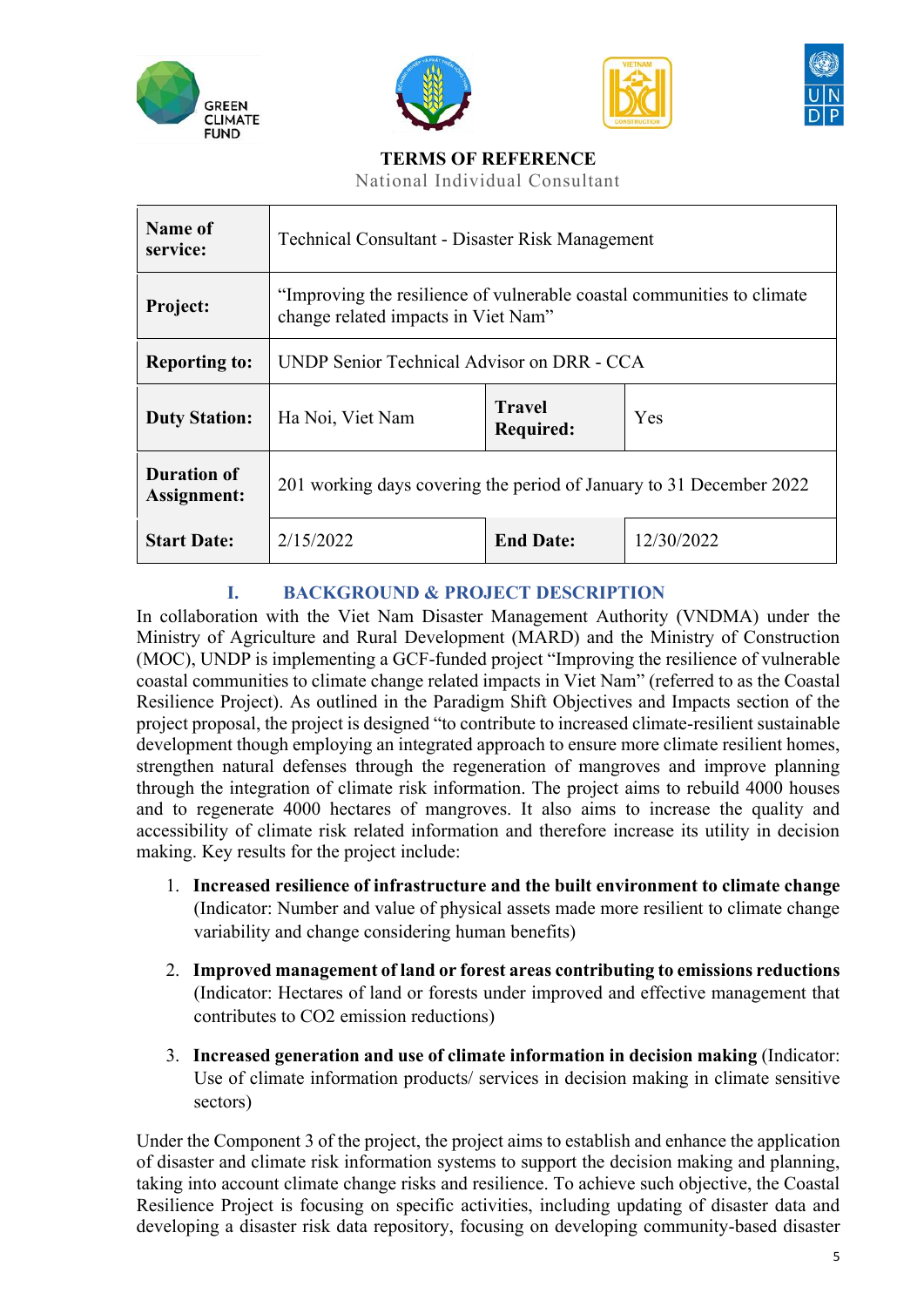risk and climate risk management plans (CBDRM) for 520 communes in 07 project provinces. The project also aims to provide policy support to staff of specialized ministries/planning staff at central level and provincial level so that they can use disaster damage and loss data in the disaster resilient planning.

Given the above, UNDP Viet Nam is recruiting an experienced National Consultant (Consultant) to work with the VNDMA, UNDP and other partners and provide technical support to the implementation of activities under Component 3 of the Project.

## **II. OBJECTIVES**

The main objective of the assignment is to coordinate the implementation of the disaster risk reduction and climate change related activities of UNDP in Viet Nam. The National technical consultant will work under the overall supervision of the Head of Climate Change and Environment Unit and will be technically managed by UNDP Senior Technical Advisor on Disaster Risk Reduction and Climate Change Adaptation.

## **III. SCOPE OF WORK**

The Consultant will perform the following tasks:

## **1. Follow up with the existing technical support and oversight on CBDRM Process**

## **2. Provide technical support and carry out the following tasks described in the table:**

| N <sub>0</sub> | <b>Task</b>                                                                                                                                                          | Activities                                                                                                                                                                                                       | Time                |
|----------------|----------------------------------------------------------------------------------------------------------------------------------------------------------------------|------------------------------------------------------------------------------------------------------------------------------------------------------------------------------------------------------------------|---------------------|
| 1              | Provide technical support for<br>UNDP to directly carry out<br>(with VNDMA support) 6 TOT<br>and 147 (2021/22) TOF<br>trainings                                      | a) Develop new TOR for recruitment of<br>trainers,<br>b) Develop new TOR for recruitment of<br>training organizers<br>c) Monitor 06 TOT and 147 TOF in 7 project<br>provinces                                    | Feb to Dec<br>2022) |
| $\overline{2}$ | Support VNDMA and CPMU<br>with the operation and<br>maintenance of a community-<br>based disaster and climate risk<br>database collection system                     | a) Technical support for ensuring the<br>maintenance of the software managing<br><b>CBDRM</b> information from all TOFs<br>b) Monitoring and providing technical support<br>for the service from Jan to Dec 2022 | Feb to Dec<br>2022) |
| 3              | Support MPI to complete<br>procedures for development of<br>the technical guidelines for the<br>implementation of new<br>Circular on integration of DRR<br>into SEDP | a) Provide technical content and support<br>organization of the launching ceremony<br>b) Provide technical supervision to support<br>MPI with the implementation of activities<br>as per the LOA                 | Feb to Mar<br>2022) |
| $\overline{4}$ | Support development of the<br>Technical Guidelines for the<br>integration of DRR/CCA into<br><b>SEDP</b>                                                             | a) Provide technical support the Risk-Pack<br>team to prepare and deliver the Technical<br>Guidelines for integration of DRR/CCA<br>into SEDP                                                                    | Feb to Apr<br>2022) |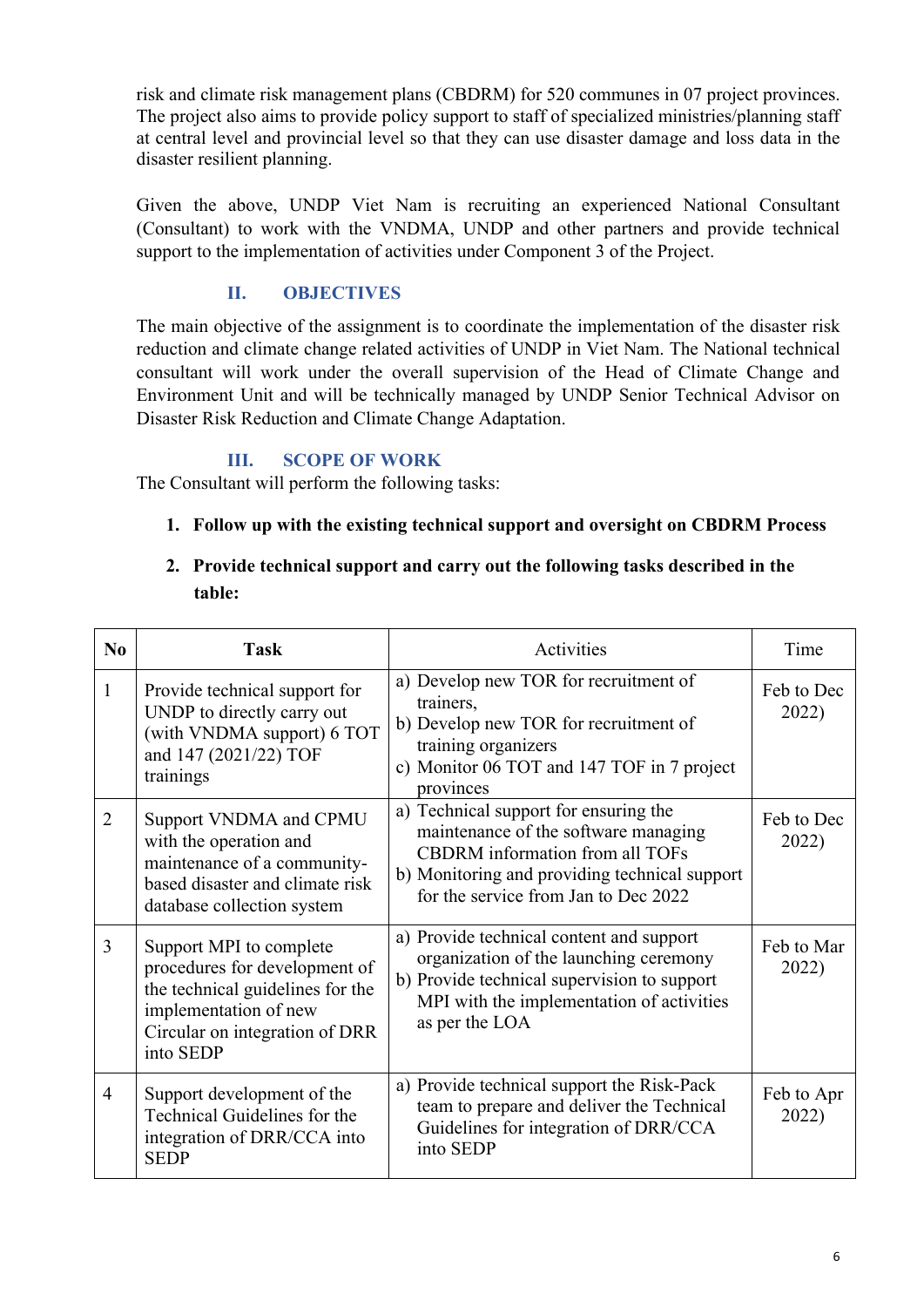| 5      | Support development of<br>housing database with GPS<br>location information                                  | a) Provide technical support to VNDMA with<br>the monitoring of housing data with GPS<br>locations<br>b) Review and provide inputs for the technical<br>reports for contract approval                              | (Jan to<br>May 2022)  |
|--------|--------------------------------------------------------------------------------------------------------------|--------------------------------------------------------------------------------------------------------------------------------------------------------------------------------------------------------------------|-----------------------|
| 6      | Provide technical support for<br>PEAPROS to carry out 3 TOT<br>and 21 TOF in Central                         | Providing technical support and monitoring<br>of 1 TOT and 7 TOF in Central coastal<br>provinces                                                                                                                   | (Mar to<br>June 2022) |
| $\tau$ | Support Risk-pack data update<br>for 289 coastal communes                                                    | Provide technical support to prepare and<br>deliver Guidelines - Manual for integration<br>of DRR/CCA into SEDP                                                                                                    | (Apr to Oct<br>2022)  |
| 8      | Support development of the E-<br>learning materials on<br>Integration                                        | Provide technical support to the Risk-Pack<br>team and MPI to develop the E-learning<br>platform on Integration (potentially on MPI<br>website)                                                                    | (May-Sep<br>2022)     |
| 9      | Monitor activities to build 24<br>commune level early warning<br>system in 7 coastal provinces.              | Support the consultant team and<br>collaboration with VnDMA staff to<br>monitor construction and installation of 24<br>stations in 7 coastal provinces.                                                            | (Feb to<br>Dec 2022)  |
| 10     | Support the VNDMA for<br>development of database on<br>saltwater intrusion                                   | Collaborate with other technical staff and<br>partner staff to finalize the procurement<br>process for the selection of the contractor.<br>Support VNDMA in monitoring and<br>implementation of the contract       | (Mar to<br>Aug 2022)  |
| 11     | Support the VNDMA for<br>database development and<br>monitoring of Socio-Economic<br>and DRR Database        | a) Collaborate with other technical staff and<br>partner staff to finalize the procurement<br>process for the selection of the contractor.<br>b) Support VNDMA in monitoring and<br>implementation of the contract | (Feb to Oct<br>2022)  |
| 12     | Support integration of<br>CBDRM information and<br>records into CBDRM system                                 | a) Develop ToRs jointly with VNDMA<br>b) Collaborate with other technical staff and<br>partner staff to finalize the procurement<br>process<br>c) Provide technical monitoring of contract<br>implementation       | Mar to Oct<br>2022    |
| 13     | Support VNDMA to update the<br>data for 100 communes<br>developed in 2018 and<br>integrate into the database | a) Develop ToRs jointly with VNDMA<br>b) Collaborate with other technical staff<br>and partner staff to finalize the<br>procurement process<br>a) c) Provide technical monitoring of contract<br>implementation    | Feb to Nov<br>2022)   |
| 14     | Support the VNDMA in<br>conduction of 1 TOT and 8<br>TOF reports for Southern<br>coastal provinces           | Provide technical support and monitoring<br>of 1 TOT and 8 TOF training/ in Southern<br>coastal provinces.                                                                                                         | Apr to Nov<br>2022)   |
| 15     | Monitor activities to build<br>database for Loss and damage                                                  | a) Provide technical support the consultant to<br>build the database and support monitoring<br>the input to Desinventar system                                                                                     | Apr to Jun<br>2022    |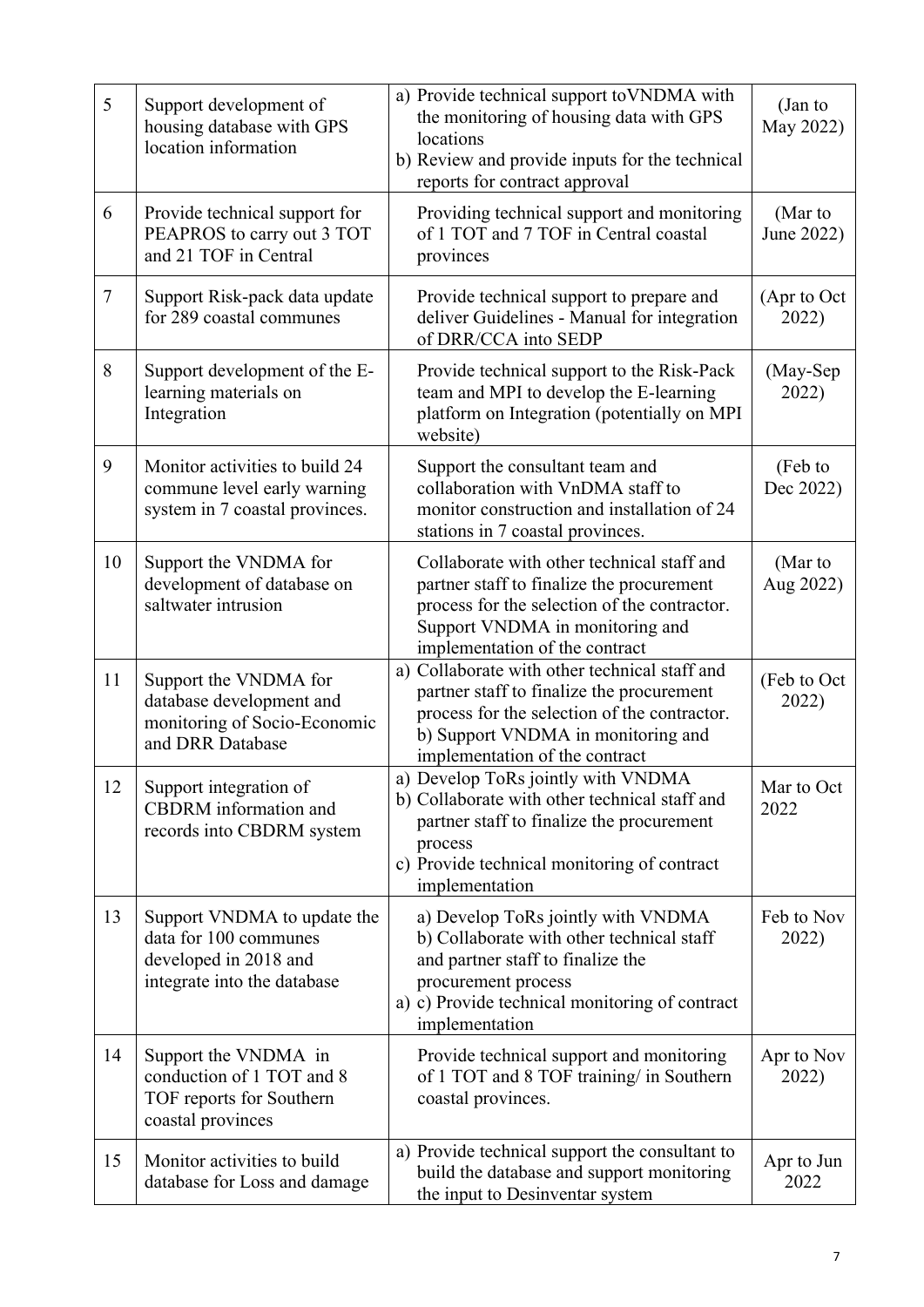|    | information and populate on<br>Desinventar system                      |                                                                                                     |                      |
|----|------------------------------------------------------------------------|-----------------------------------------------------------------------------------------------------|----------------------|
| 16 | Support UNDP in Program<br>monitoring, communications<br>and reporting | a) Update project reports for Component 3<br>b) Develop Human interest stories under<br>Component 3 | (Feb to<br>Dec 2022) |

| IV. |  | <b>Deliverables &amp; Implementation Timeline</b> |  |
|-----|--|---------------------------------------------------|--|
|     |  |                                                   |  |

| No.            | <b>Deliverable</b>                                                                                                                                                                                                                                             | <b>Estimated</b><br>days to<br>complete | <b>Target</b><br>due date |
|----------------|----------------------------------------------------------------------------------------------------------------------------------------------------------------------------------------------------------------------------------------------------------------|-----------------------------------------|---------------------------|
| 1              | TORs to carry out TOT and TOF trainings<br>$\qquad \qquad \blacksquare$<br>Maintenance of the software to monitor TOFs in GCF<br>communes on DRR/CCA database collection system.                                                                               | 5 days                                  | 2/10/2022                 |
| $\overline{2}$ | Report on implementation of the activities under the<br>$\qquad \qquad \blacksquare$<br>LoA signed with the Ministry of Planning and<br>Investment (MPI) & CBDRM ToT/ToF Activities                                                                            | 16 days                                 | 3/2/2022                  |
| 3              | Report on the development of the housing database<br>$\qquad \qquad \blacksquare$<br>with GPS location information including monitoring<br>report on contract service delivery                                                                                 | 18 days                                 | 3/31/2022                 |
| $\overline{4}$ | Approval of 1 TOT and 7 TOF reports for Central<br>$\qquad \qquad \blacksquare$<br>coastal provinces (with PEAPROS)<br>Report on the progress with the development of the E-<br>learning materials on Integration (with E-learning<br>platform on Integration) | 18 days                                 | 4/29/2022                 |
| 5              | Report covering Risk-pack data update for 289 coastal<br>$\qquad \qquad \blacksquare$<br>communes $\&$ progress with the development of the<br>technical guidelines for integration of DRR/CCA into<br><b>SEDP</b>                                             | 18 days                                 | 5/31/2022                 |
| 6              | Report of activities to build 24 commune level early<br>warning system in 7 coastal provinces.                                                                                                                                                                 | 18 days                                 | 6/30/2022                 |
| $\tau$         | Monitoring report on service delivery of database on<br>$\qquad \qquad \blacksquare$<br>saltwater intrusion to Support the VNDMA for<br>disaster monitoring system                                                                                             | 18 days                                 | 7/31/2022                 |
| 8              | Monitoring report on service delivery to Support the<br>$\overline{\phantom{0}}$<br>VNDMA for database development and monitoring of<br>Socio-Economic and DRR Database.                                                                                       | 18 days                                 | 8/31/2022                 |
| 9              | Report covering integration of CBDRM information<br>and records into CBDRM system & E-learning on<br>Integration (on the MPI webpage)                                                                                                                          | 18 days                                 | 9/30/2022                 |
| 10             | Monitoring report on service delivery on updating the<br>$\qquad \qquad \blacksquare$<br>data for 100 communes developed in 2018 and<br>integrate into the database system                                                                                     | 18 days                                 | 10/31/2022                |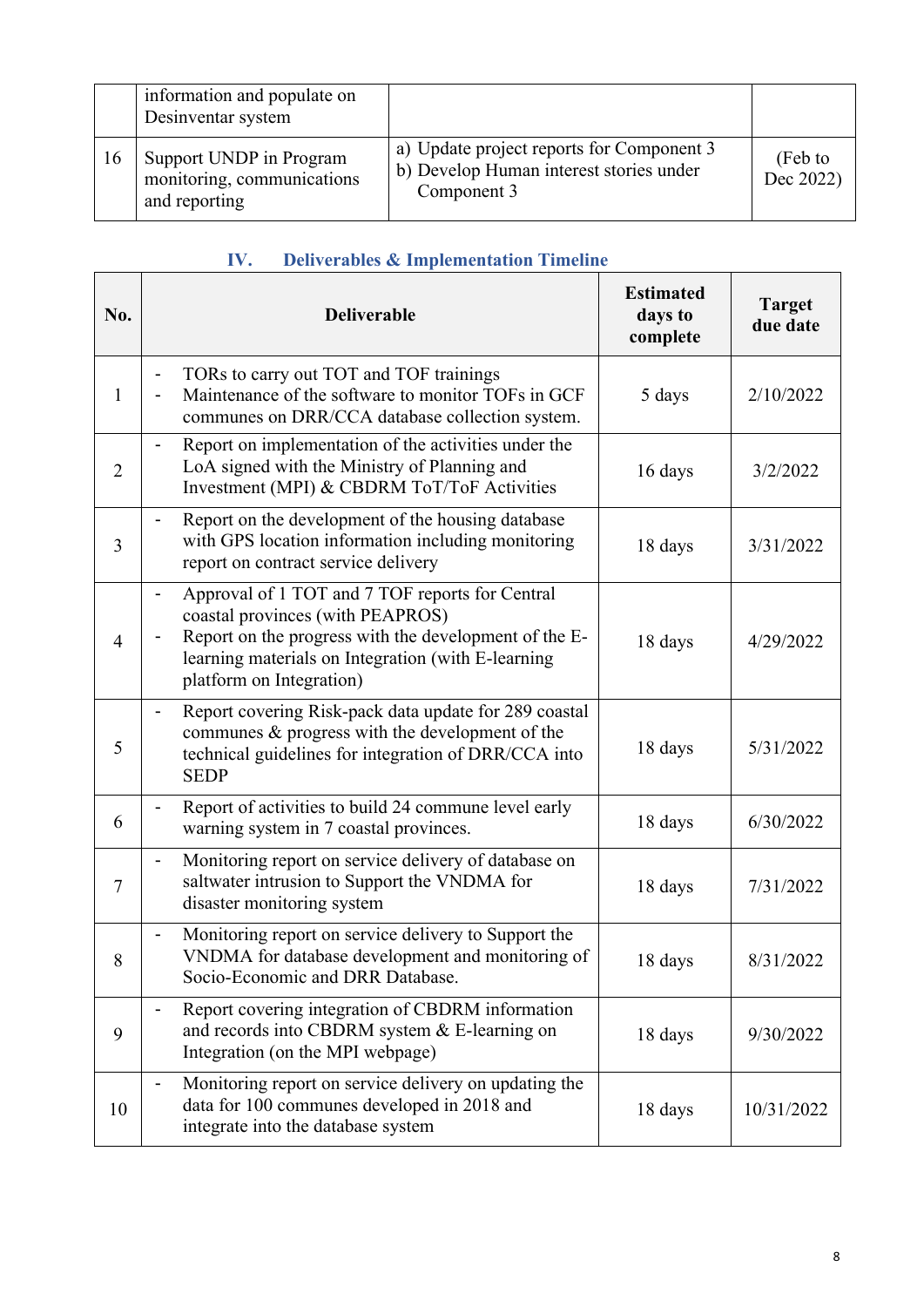| 11 | Technical reports on Human interest stories for Comp<br>3 to Support UNDP in Program monitoring,<br>communications and reporting<br>Approval of 1 TOT and 8 TOF reports for Southern<br>coastal provinces                                     | 18 days  | 11/30/2022 |
|----|-----------------------------------------------------------------------------------------------------------------------------------------------------------------------------------------------------------------------------------------------|----------|------------|
| 12 | Report on activities to build database for Loss and<br>damage information and populate on Desinventar<br>system & approval of service reports<br>Updated report on technical implementation of Comp<br>-<br>3 under GCF annual program report | 18 days  | 12/31/2022 |
|    | Total                                                                                                                                                                                                                                         | 201 days |            |

## **V. Duration of Assignment, Duty Station & Expected Places of Travel**

**Estimated number of working days**: 201 working days from 1/2/2022 to 12/30/2022. Click or tap here to enter text.

## **Duty station**: Ha Noi, Viet Nam

**Expected places of travel**: GCF1 project provinces of Nam Định, Thanh Hóa, Huế, Quảng Nam, Quảng Ngãi, Cà Mau. Travel cost if required and upon UNDP approval will be paid separately based on UN-EU cost norms.

## **VI.PROVISION OF MONITORING & PROGRESS CONTROL**

UNDP Viet Nam will assist the Consultant during the implementation of this assignment.

The Consultant will work under the direct supervision of UNDP's Senior Technical Advisor. The Consultant is expected to coordinate activities with relevant Officers/Experts of VNDMA, PMUs, ministries, provincial authorities, development partners and contractors.

The Consultant is under the supervision of UNDP Viet Nam and responsible for following all laws and regulations of the Viet Nam's Government and complying with all related regulations of UNDP Viet Nam.

## **VII. ADMINISTRATIVE SUPPORT & REFERENCE DOCUMENTS**

#### **ADMINISTRATIVE SUPPORT**

The National Technical Consultant will receive administrative support from the UNDP/GCF team and work closely with local government partners in Ministry of Agriculture and Rural Development (MARD), and relevant Local authorities.

#### **REFERENCE DOCUMENTS**

To be provided upon signature of the contract.

|                       | VIII. DEGREE OF EXPERIISE & OUALIFICATIONS                       |
|-----------------------|------------------------------------------------------------------|
|                       | Master's degree in the field of environment, climate change,     |
|                       | disaster prevention and control;                                 |
| <b>Qualifications</b> | At least 10 years of experience in the field of natural disaster |
|                       | prevention and control and responses to climate change,          |
|                       | especially experience in raising public awareness and            |

## **VIII. DEGREE OF EXPERTISE & QUALIFICATIONS**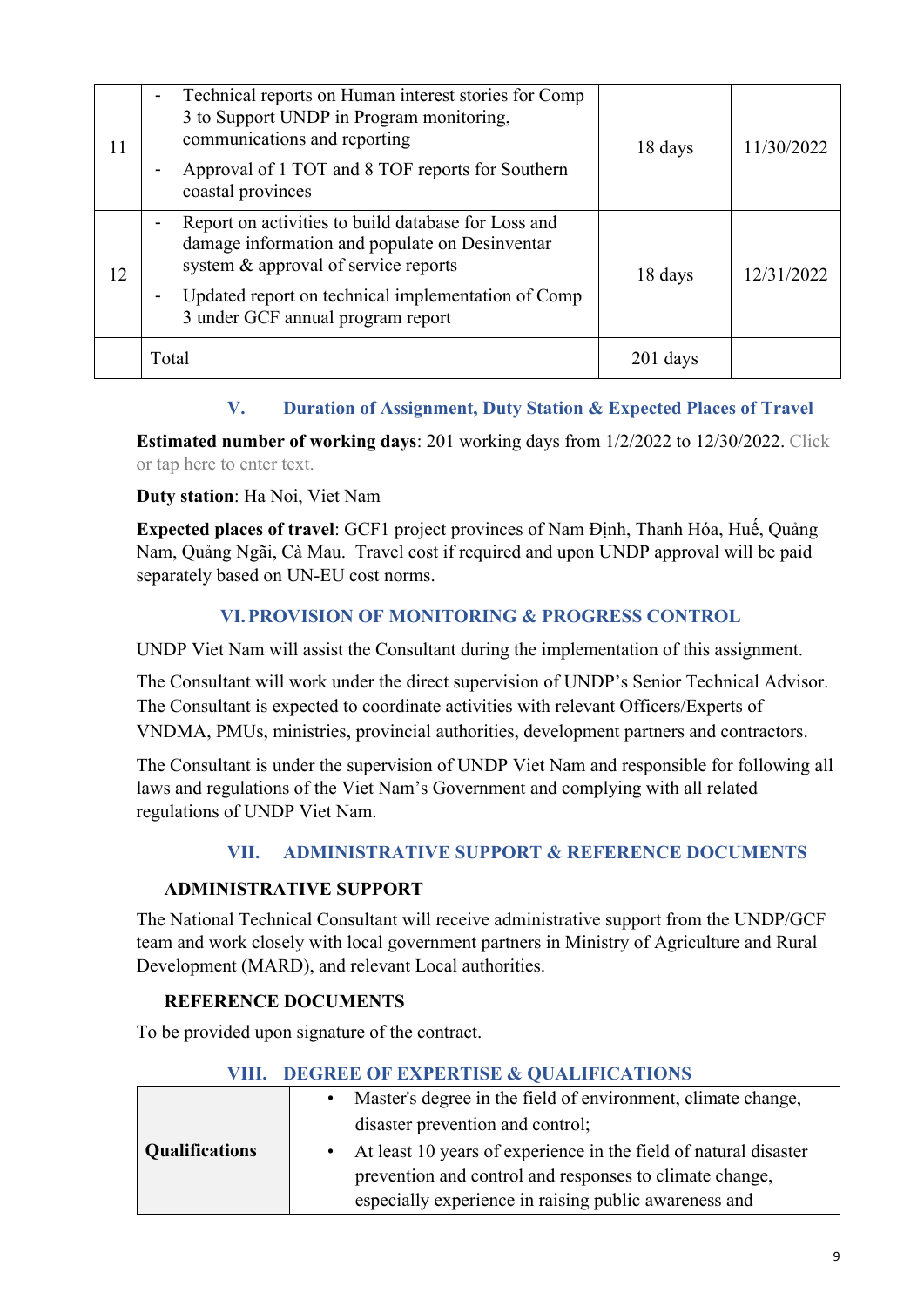|                                                             | community-based disaster risk management;                                                                                                                                                                                                                                                                                                                                                                                                                                                                                                                                                                                                                                                            |
|-------------------------------------------------------------|------------------------------------------------------------------------------------------------------------------------------------------------------------------------------------------------------------------------------------------------------------------------------------------------------------------------------------------------------------------------------------------------------------------------------------------------------------------------------------------------------------------------------------------------------------------------------------------------------------------------------------------------------------------------------------------------------|
| <b>Relevant</b><br><b>Professional</b><br><b>Experience</b> | Experience in leading or participating in projects focusing on<br>climate change, disaster risk management; projects related to<br>integration of disaster and climate risk into socio-economic<br>development plans at local levels;<br>Experience with international organizations and UN<br>$\bullet$<br>organizations is an asset;<br>Experience in developing multi-partner work plans;<br>Strong presentation, communication and effective negotiation<br>skills;<br>Understanding of the terminologies and concepts relating to<br>$\bullet$<br>climate change, disaster risk management and ability to<br>synthesize information from different sources into a complete<br>project document; |
| <b>Other</b><br>Competencies                                | Experience in working and communicating with senior officials<br>from international, regional and government organizations;<br>Good teamwork skills, experience working as a Team Leader;<br>Able to work independently and maintain good relationships;                                                                                                                                                                                                                                                                                                                                                                                                                                             |
| Language<br><b>Requirements</b>                             | Fluency in both oral and written English and Vietnamese.                                                                                                                                                                                                                                                                                                                                                                                                                                                                                                                                                                                                                                             |

## **IX. PAYMENT TERMS**

| No.            | Deliverables as indicated in<br><b>Section IV</b> | <b>Due Date</b> | Payment<br><b>Amount</b> |
|----------------|---------------------------------------------------|-----------------|--------------------------|
| 1              | Deliverables 1 and 2                              | 28-Feb-22       | 16.6%                    |
| $\overline{2}$ | Deliverable 3                                     | 31-Mar-22       | 8.3%                     |
| $\overline{3}$ | Deliverable 4                                     | 30-Apr-22       | 8.3%                     |
| $\overline{4}$ | Deliverable 5                                     | 31-May-22       | 8.3%                     |
| 5              | Deliverable 6                                     | $30 - Jun - 22$ | 8.3%                     |
| 6              | Deliverable 7                                     | $31 -$ Jul-22   | 8.3%                     |
| $\overline{7}$ | Deliverable 8                                     | $31-Aug-22$     | 8.3%                     |
| 8              | Deliverable 9                                     | 30-Sep-22       | 8.3%                     |
| 9              | Deliverable 10                                    | 31-Oct-22       | 8.3%                     |
| 10             | Deliverable 11                                    | $30-Nov-22$     | 8.3%                     |
| 11             | Deliverable 12                                    | 31-Dec-22       | 8.7%                     |
|                |                                                   | <b>Total</b>    | 100.00%                  |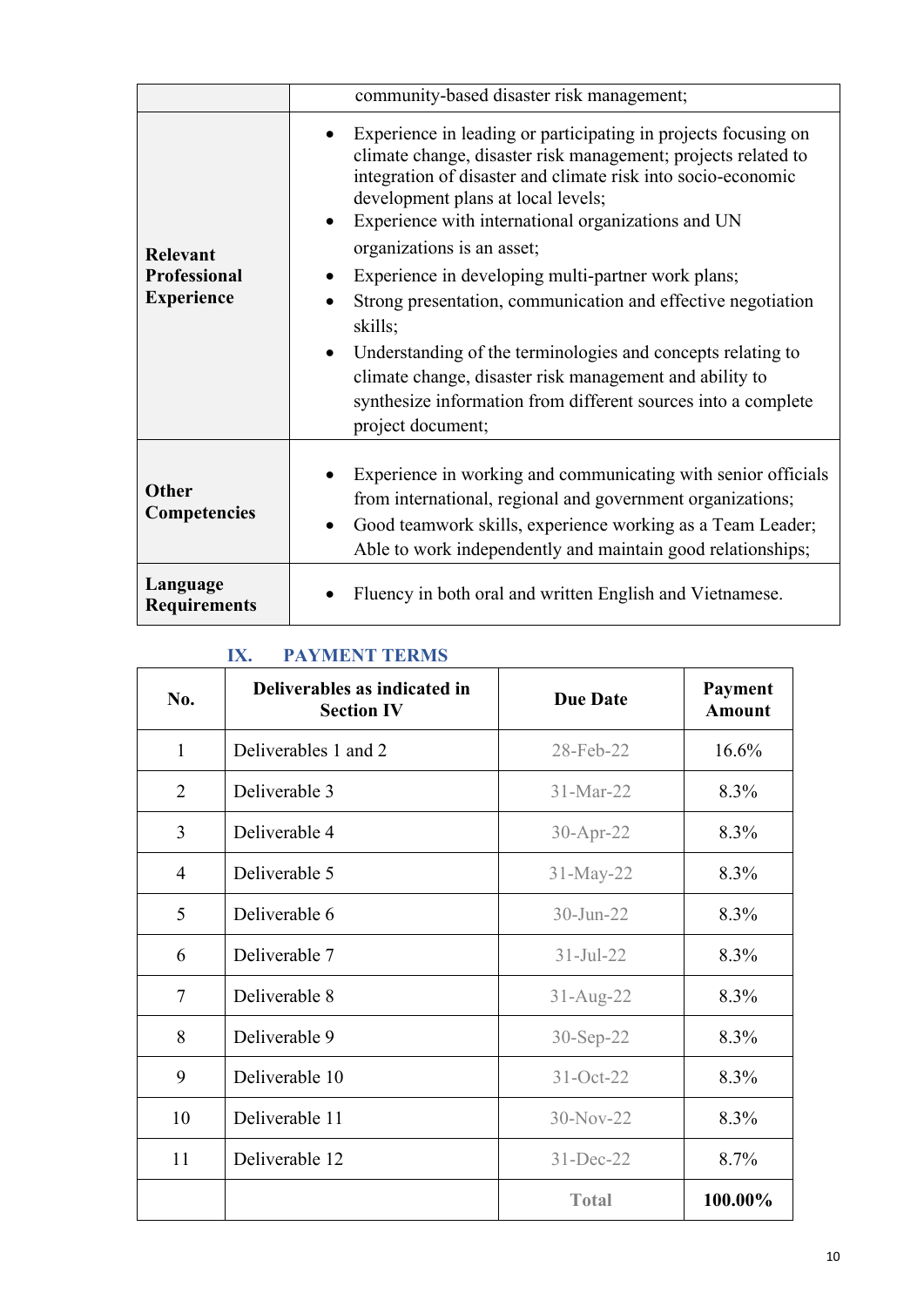#### **X. Consultant Presence Required on Duty Station**

☐ NONE ☐ PARTIAL ☒ INTERMITTENT ☐FULL-TIME

| No.            | Requirement                                                                                                                                                                                                                                        |       |
|----------------|----------------------------------------------------------------------------------------------------------------------------------------------------------------------------------------------------------------------------------------------------|-------|
| 1              | Master's degree in the field of economics, environment, climate<br>change, disaster prevention and control;                                                                                                                                        | 100   |
| 2              | At least 10 years of experience in the field of natural disaster<br>$\bullet$<br>prevention and control and responses to climate change,<br>especially experience in raising public awareness and<br>community-based disaster risk management;     | 250   |
| 3              | Experience in leading or participating in projects focusing on<br>$\bullet$<br>climate change, disaster risk management; projects related to<br>integration of disaster and climate risk into socio-economic<br>development plans at local levels; | 150   |
| $\overline{4}$ | Experience with international organizations and UN<br>organizations is an asset;                                                                                                                                                                   | 100   |
| 5              | Experience in developing multi-partner work plans;                                                                                                                                                                                                 | 100   |
| 6              | Experience in working and communicating with senior officials<br>from international, regional and government organizations;                                                                                                                        | 100   |
| 7              | Experience working as a Team Leader is important;                                                                                                                                                                                                  | 100   |
| 8              | Fluency in written English and Vietnamese (to be assessed based<br>on sample reports to be provided)                                                                                                                                               | 100   |
|                | <b>Total</b>                                                                                                                                                                                                                                       | 1,000 |

## **XI. Evaluation Criteria**

## **XII. REVIEW TIME REQUIRED AND PAYMENT TERM**

- The selected consultant shall be paid upon submission and approval of deliverables as per Section IV of this ToR. It is estimated that minimum number of working days per month is 18 days and maximum estimated number of working days for period from 1 Feb to 31 December 2022 is 201 days.
- In case of travel, all travel related costs and daily allowance will be provided separately by UNDP in compliance with UN-EU cost norm 2017.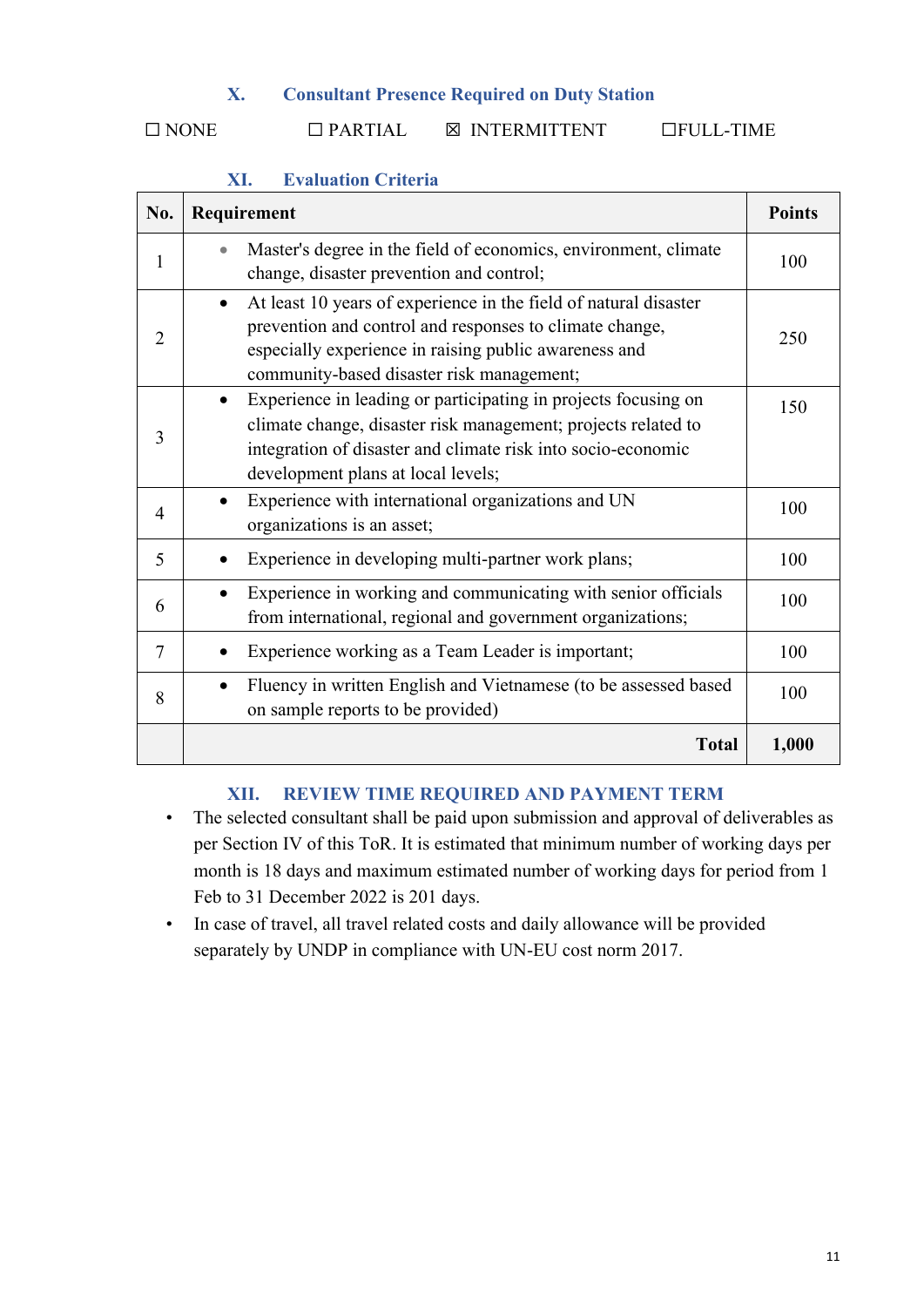# **OFFEROR'S LETTER TO UND CONFIRMING INTEREST AND AVAILABILITY FOR THE INDIVIDUAL CONTRACTOR (IC) ASSIGNMENT**

Date and the state of the state of the state of the state of the state of the state of the state of the state of the state of the state of the state of the state of the state of the state of the state of the state of the s

United Nations Development Programme

Dear Sir/Madam:

I hereby declare that:

- A) I have read, understood and hereby accept the Terms of Reference describing the duties and responsibilities of [*indicate title of assignment*] under the [*state project title*];
- B) I have also read, understood and hereby accept UNDP's General Conditions of Contract for the Services of the Individual Contractors;
- C) I hereby propose my services and I confirm my interest in performing the assignment through the submission of my CV which I have duly signed and attached hereto as Annex 1;
- D) In compliance with the requirements of the Terms of Reference, I hereby confirm that I am available for the entire duration of the assignment, and I shall perform the services in the manner described in my proposed approach/methodology which I have attached hereto as Annex 3 [delete this item if the TOR does not require submission of this document];
- E) I hereby propose to complete the services based on the following payment rate: *[please check the box corresponding to the preferred option]:*

 An all-inclusive daily fee of [*state amount in words and in numbers indicating currency]*



 A total lump sum of [*state amount in words and in numbers, indicating exact currency]*, payable in the manner described in the Terms of Reference.

- F) For your evaluation, the breakdown of the abovementioned all-inclusive amount is attached hereto as Annex V;
- G) I recognize that the payment of the abovementioned amounts due to me shall be based on my delivery of outputs within the timeframe specified in the TOR, which shall be subject to UNDP's review, acceptance and payment certification procedures;
- H) This offer shall remain valid for a total period of \_\_\_\_\_\_\_\_\_\_\_ days [*minimum of 90 days*] after the submission deadline;
- I) I confirm that I have no first degree relative (mother, father, son, daughter, spouse/partner, brother or sister) currently employed with any UN agency or office *[disclose the name of the relative, the UN office employing the relative, and the relationship if, any such relationship exists];*
- J) If I am selected for this assignment, I shall *[please check the appropriate box]:*



Sign an Individual Contract with UNDP;

 Request my employer *[state name of company/organization/institution]* to sign with UNDP a Reimbursable Loan Agreement (RLA), for and on my behalf. The contact person and details of my employer for this purpose are as follows: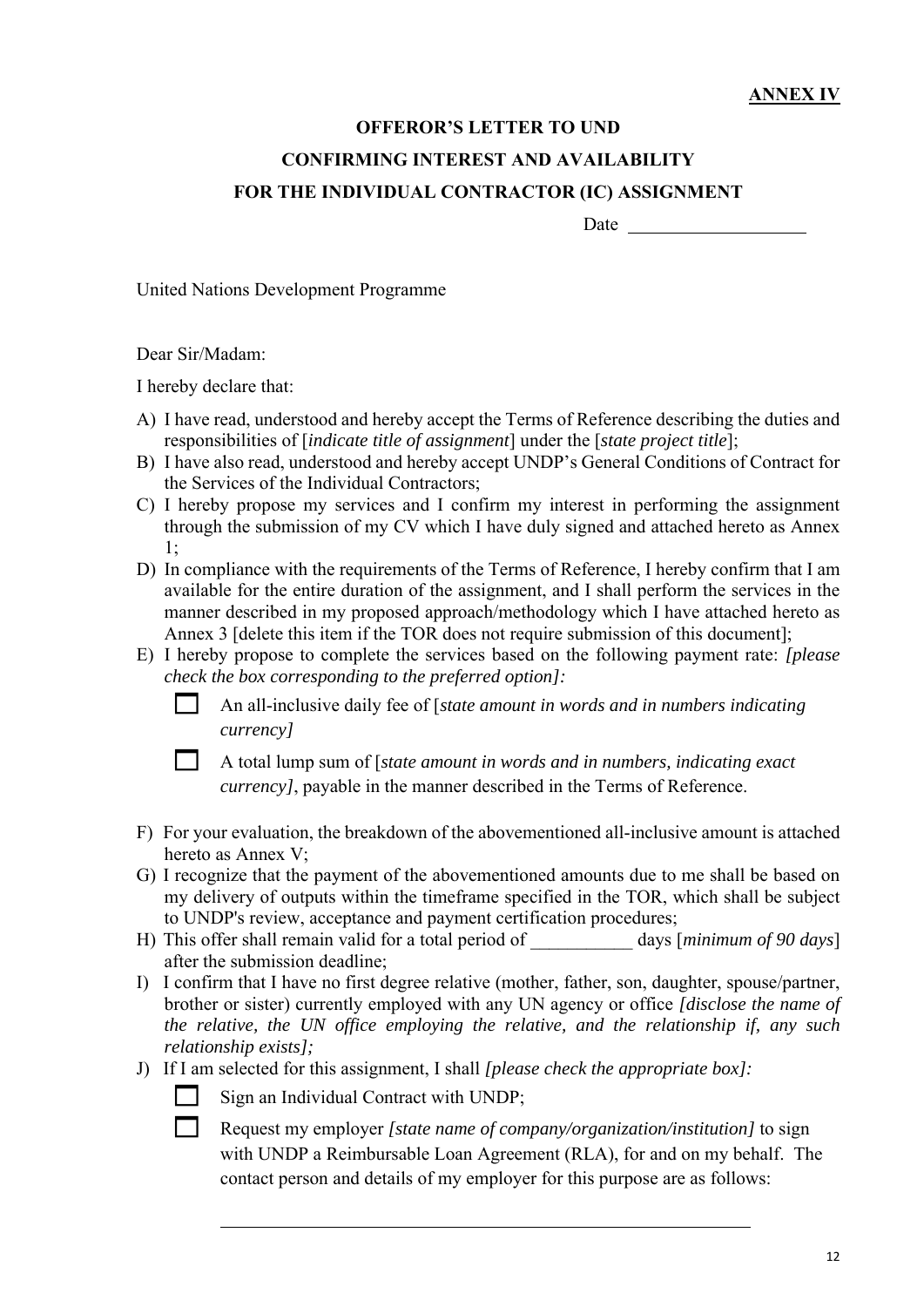#### K) I hereby confirm that *[check all that applies]*:

- At the time of this submission, I have no active Individual Contract or any form of engagement with any Business Unit of UNDP;
- I am currently engaged with UNDP and/or other entities for the following work:

| Assignment | $\vert$ Contract $\vert$<br><b>Type</b> | <b>UNDP Business Unit</b><br>/ Name of<br><b>Institution/Company</b> | Contract   Contract<br><b>Duration</b> | <b>Amount</b> |
|------------|-----------------------------------------|----------------------------------------------------------------------|----------------------------------------|---------------|
|            |                                         |                                                                      |                                        |               |
|            |                                         |                                                                      |                                        |               |

 I am also anticipating conclusion of the following work from UNDP and/or other entities for which I have submitted a proposal:

| Assignment | Contract<br><b>Type</b> | Name of<br>Institution/<br>Company | Contract<br><b>Duration</b> | Contract<br>Amount |
|------------|-------------------------|------------------------------------|-----------------------------|--------------------|
|            |                         |                                    |                             |                    |
|            |                         |                                    |                             |                    |

- L) I fully understand and recognize that UNDP is not bound to accept this proposal, and I also understand and accept that I shall bear all costs associated with its preparation and submission and that UNDP will in no case be responsible or liable for those costs, regardless of the conduct or outcome of the selection process.
- M) *If you are a former staff member of the United Nations recently separated, please add this section to your letter:* I hereby confirm that I have complied with the minimum break in service required before I can be eligible for an Individual Contract.
- N) I also fully understand that, if I am engaged as an Individual Contractor, I have no expectations nor entitlements whatsoever to be re-instated or re-employed as a staff member.
- O) Are any of your relatives employed by UNDP, any other UN organization or any other public international organization?

| If the answer is |
|------------------|
|                  |

 $\overline{\phantom{0}}$ 

s "yes", give the following information:

| <b>Name</b> | Relationship | <b>Name of International</b><br>Organization |
|-------------|--------------|----------------------------------------------|
|             |              |                                              |
|             |              |                                              |
|             |              |                                              |

P) Do you have any objections to our making enquiries of your present employer?

| vт<br>77.A<br>г | N |
|-----------------|---|
|-----------------|---|

Q) Are you now, or have you ever been a permanent civil servant in your government's employ?

 $YES \Box NO \Box If answer is "yes". WHERE?$ 

R) REFERENCES: List three persons, not related to you, who are familiar with your character and qualifications.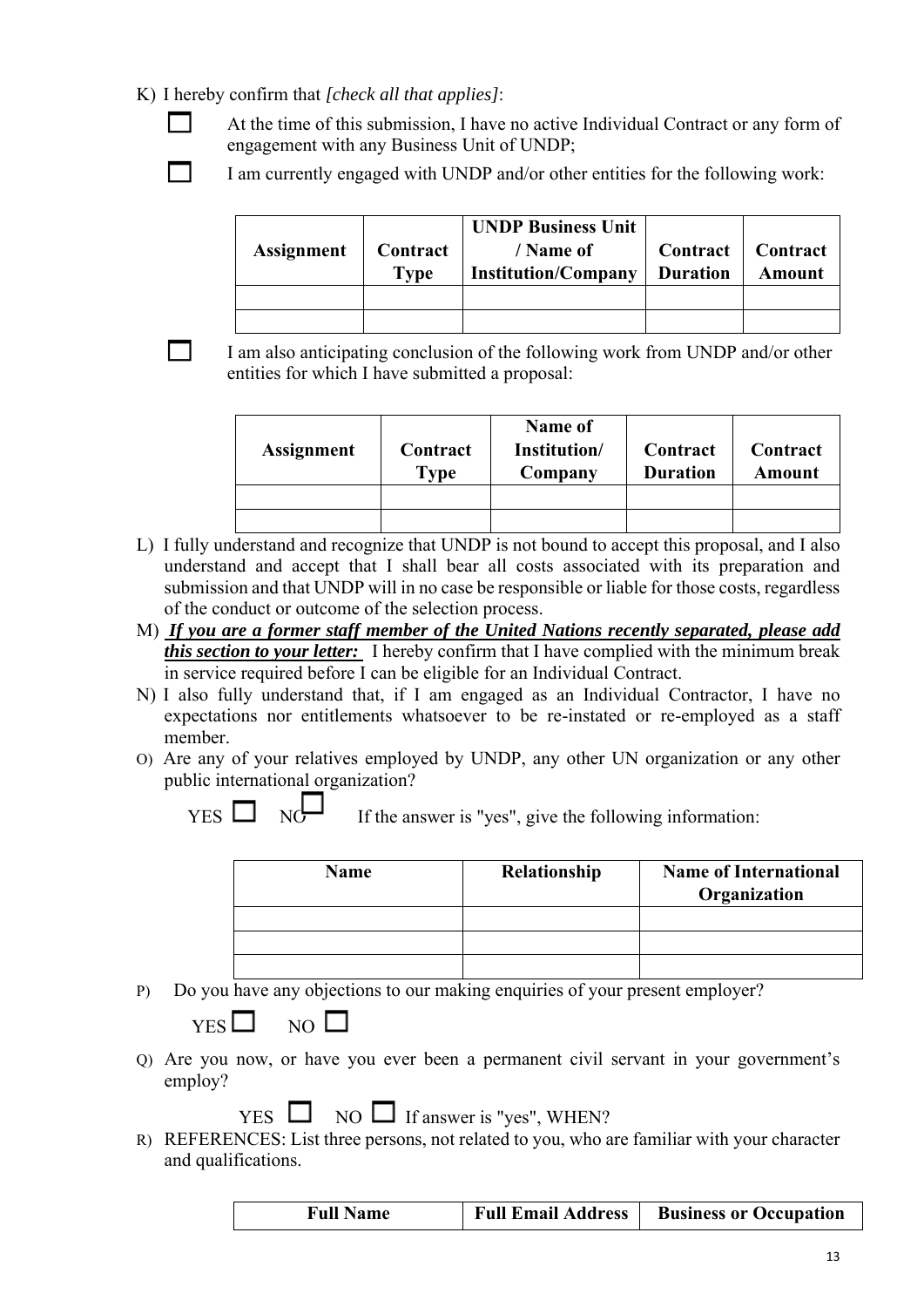S) Have you been arrested, indicted, or summoned into court as a defendant in a criminal proceeding, or convicted, fined or imprisoned for the violation of any law (excluding minor traffic violations)?

 $YES$  NO If "yes", give full particulars of each case in an attached

statement.

I certify that the statements made by me in answer to the foregoing questions are true, complete and correct to the best of my knowledge and belief. I understand that any misrepresentation or material omission made on a Personal History form or other document requested by the Organization may result in the termination of the service contract or special services agreement without notice.

DATE: SIGNATURE:

NB. You will be requested to supply documentary evidence which support the statements you have made above. Do not, however, send any documentary evidence until you have been asked to do so and, in any event, do not submit the original texts of references or testimonials unless they have been obtained for the sole use of UNDP.

**Annexes** *[please check all that applies]***:**

CV shall include Education/Qualification, Processional Certification, Employment Records /Experience

Breakdown of Costs Supporting the Final All-Inclusive Price as per Template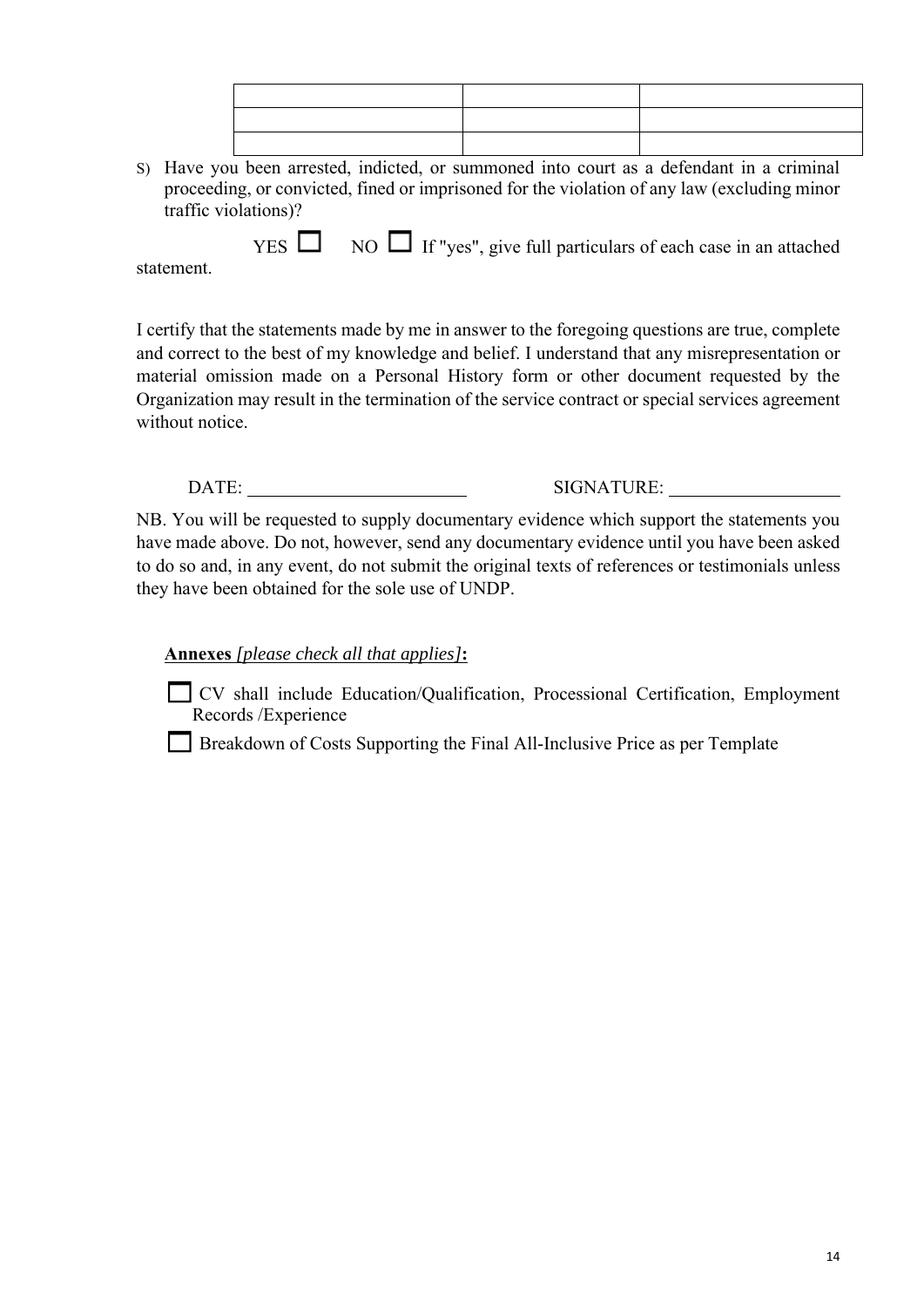## **GUIDELINES FOR CV PREPARATION**

## WE REQUEST THAT YOU USE THE FOLLOWING CHECKLIST WHEN PREPARING

Your CV:

number)

Limit the CV to 3 or 4 pages NAME (First, Middle Initial, Family Name) Address: City, Region/State, Province, Postal Code Country: Telephone, Facsimile and other numbers Internet Address: Sex, Date of Birth, Nationality, Other Citizenship, Marital Status Company associated with (if applicable, include company name, contact person and phone

#### SUMMARY OF EXPERTISE

Field(s) of expertise (be as specific as possible)

Particular development competencies-thematic (e.g. Women in Development, NGOs, Privatization, Sustainable Development) or technical (e.g. project design/evaluation)

Credentials/education/training, relevant to the expertise

#### LANGUAGES

Mother Tongue:

Indicate written and verbal proficiency of your English:

#### SUMMARY OF RELEVANT WORK EXPERIENCE

Provide an overview of work history in reverse chronological order. Provide dates, your function/title, the area of work and the major accomplishments include honorarium/salary. References (name and contact email address) must be provided for each assignment undertaken by the consultant that UNDP may contact.

#### UN SYSTEM EXPERIENCE

If applicable, provide details of work done for the UN System including WB. Provide names and email address of UN staff who were your main contacts. Include honorarium/salary.

#### UNIVERSITY DEGREES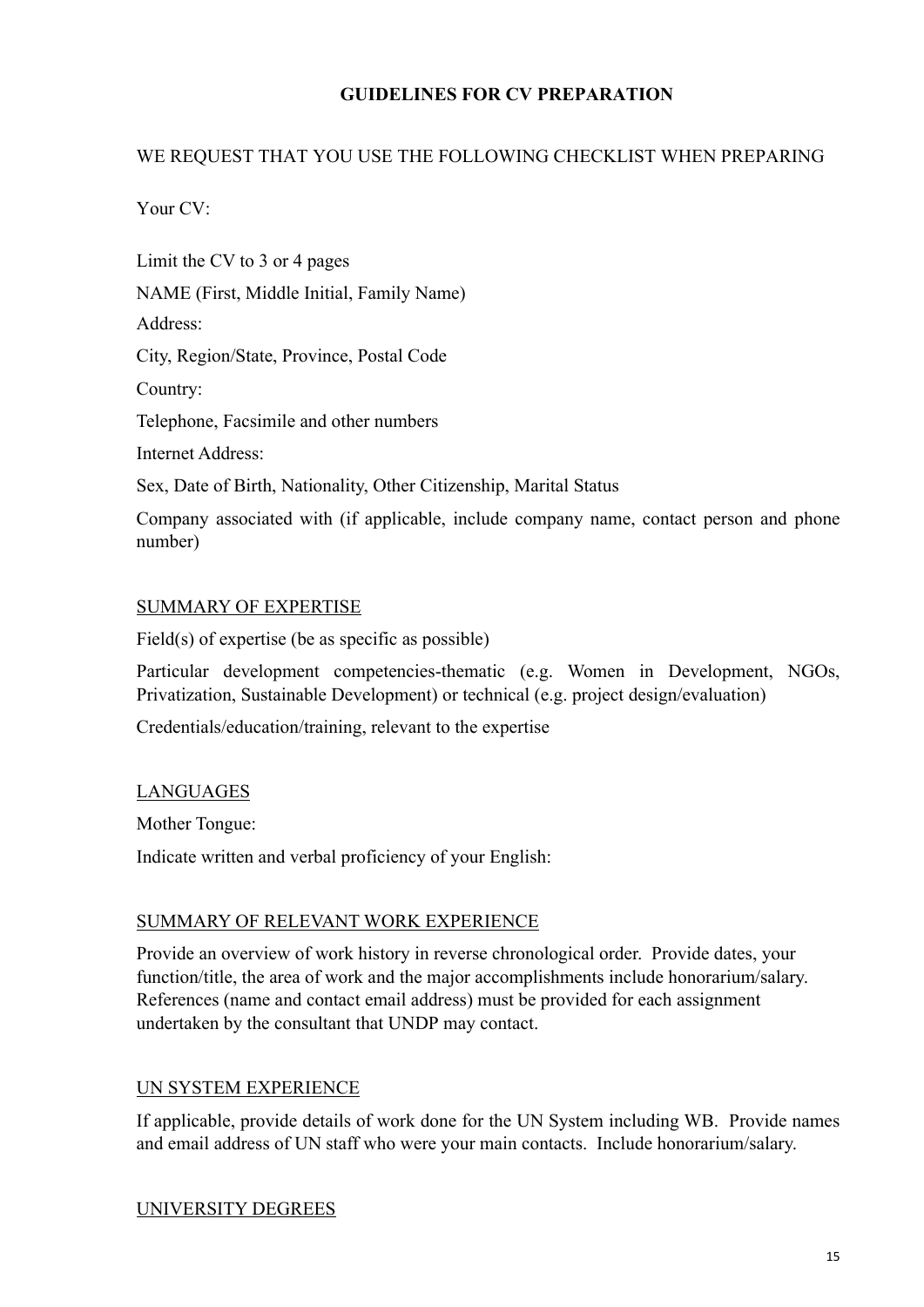List the degree(s) and major area of study. Indicate the date (in reverse chronological order) and the name of the institution where the degree was obtained.

## **PUBLICATIONS**

Provide total number of Publications and list the titles of 5 major publications (if any)

#### **MISCELLANEOUS**

Indicate the minimum and maximum time you would be available for consultancies and any other factors, including impediments or restrictions that should be taken into account in connection with your work with this assignment.